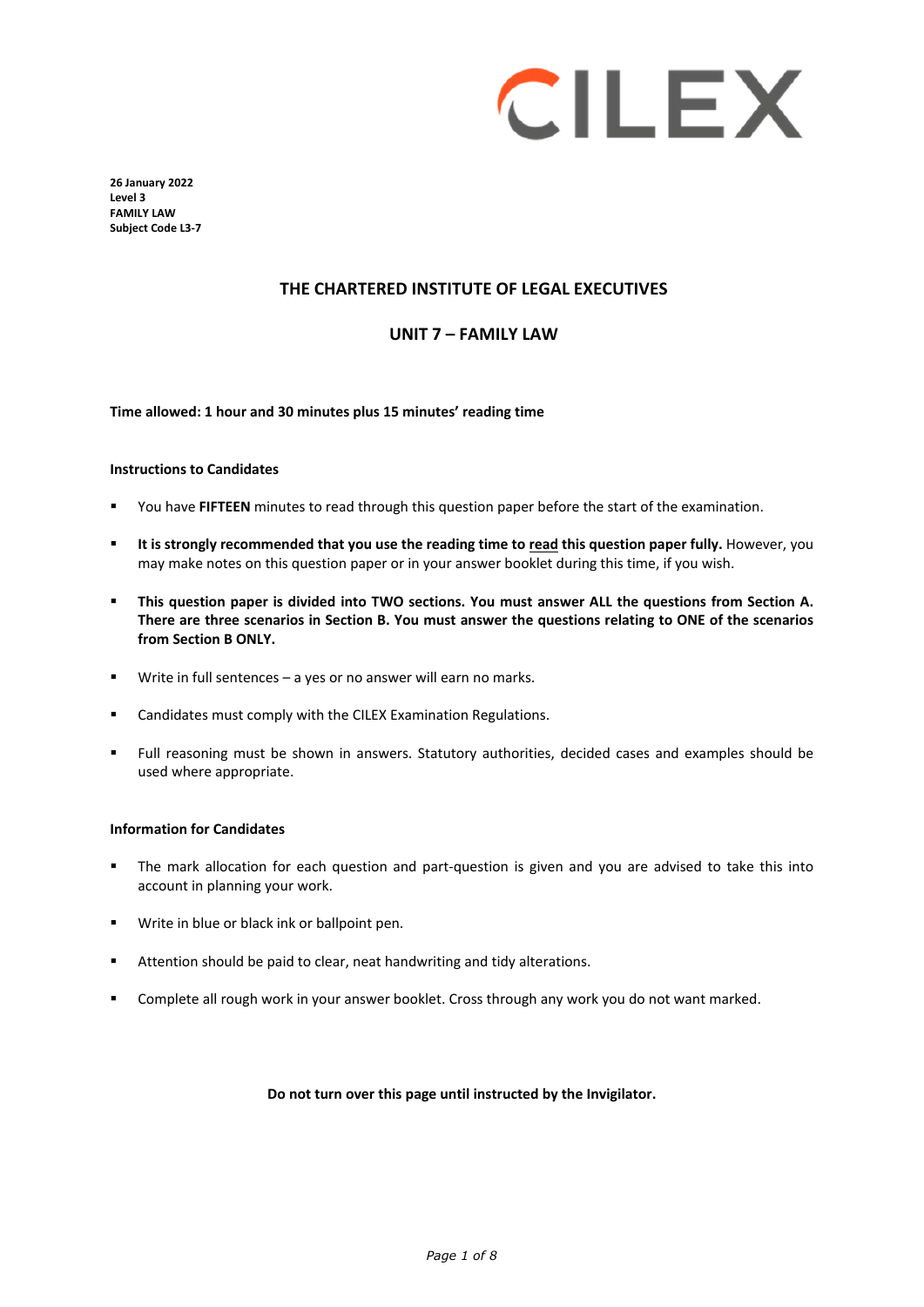#### **SECTION A**

## **(Answer ALL questions in Section A)**

1. State **three** changes that the Divorce, Dissolution and Separation Act 2020 makes to family law.

*(3 marks)*

2. State the capacity requirements for a legally valid marriage.

# *(4 marks)*

3. Identify **two** cases relating to parental responsibility and explain their significance.

## *(4 marks)*

4. Define a judicial separation and give **one** reason why parties to a marriage might seek one.

## *(3 marks)*

5. State the source of law incorporated in the Human Rights Act 1998 and identify **two** rights contained in this source that are relevant to family law.

## *(3 marks)*

6. Define what a cohabitation contract is and explain **two** reasons why having one is an advantage to cohabiting couples.

## *(3 marks)*

7. State the significance of the Civil Partnerships, Marriages and Deaths (Registration) Act 2019.

## *(1 mark)*

8. Identify **three** statutes that have reformed the law on adult domestic relationships since 2000. [**Do not** include the Civil Partnerships, Marriages and Deaths (Registration etc) Act 2019.]

# *(3 marks)*

9. State **three** circumstances in which a party to a marriage may seek financial provision by a court order during marriage.

## *(3 marks)*

10. State the conditions that the Supreme Court laid down in Radmacher v Granatino (2010) for upholding a premarital agreement.

# *(3 marks)*

# *(Total Marks for Section A: 30 marks)*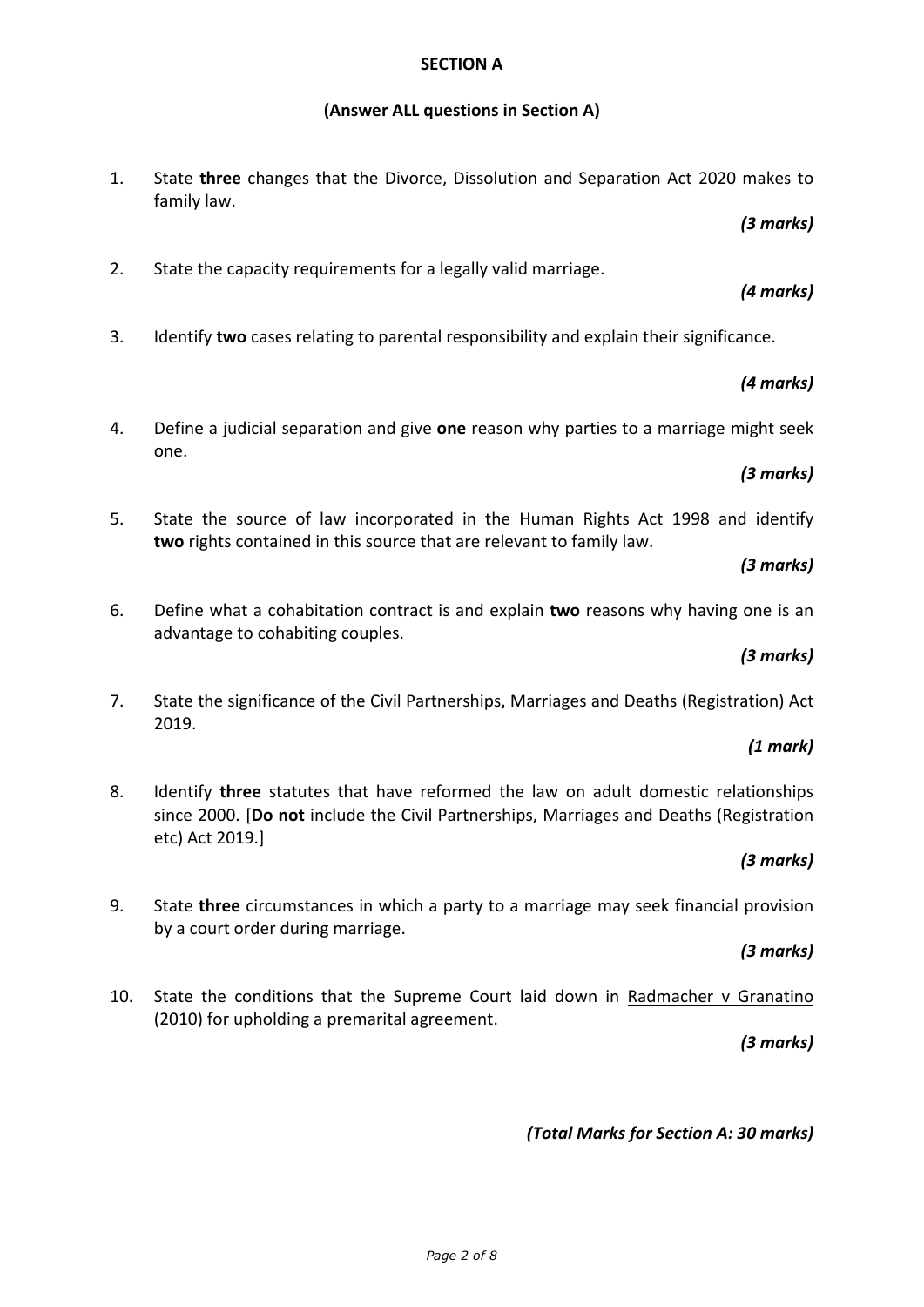#### **SECTION B**

# **(There are three scenarios in Section B. Answer the questions relating to ONE of the scenarios ONLY)**

## **Scenario 1**

Emma and Greg have lived together for ten years but never married. They have two children: Joseph, aged eight years; and Pippa, aged four years. Greg is on the birth certificates for both children. During these ten years, they have lived in a house in Leeds which is registered in Greg's sole name and which Greg owned prior to meeting Emma. There is no mortgage on the house.

When they first met, Greg invited Emma to live with him in the house. Emma gave up a tenancy on a flat that she had in Manchester to move in with Greg. He told her at that time that they could make it into a lovely family home for when they had children together. Emma was reluctant to relinquish her flat, but agreed eventually.

Two years after Emma moved to Leeds, Joseph was born and Emma gave up her job. She has not worked since. While a full-time mother at home, Emma did a lot of work on the house. This included painting, wallpapering, making a deck and new garden area, and overseeing the renovation of the loft to make an additional bedroom.

Emma and Greg have now separated, and Emma has moved with the children to her mother and father's house. Emma is looking for work, but needs somewhere permanent for her to live with Joseph and Pippa. Emma wants to keep Joseph in his current school, as she is very happy with the learning support that Joseph is receiving for his dyslexia and ADHD.

Greg has put the family home up for sale. He has also written to Emma, saying that he wants the children to live with him when he gets settled in a new house. Emma insists that the children stay with her and is angry that Greg has put the house up for sale without consulting her.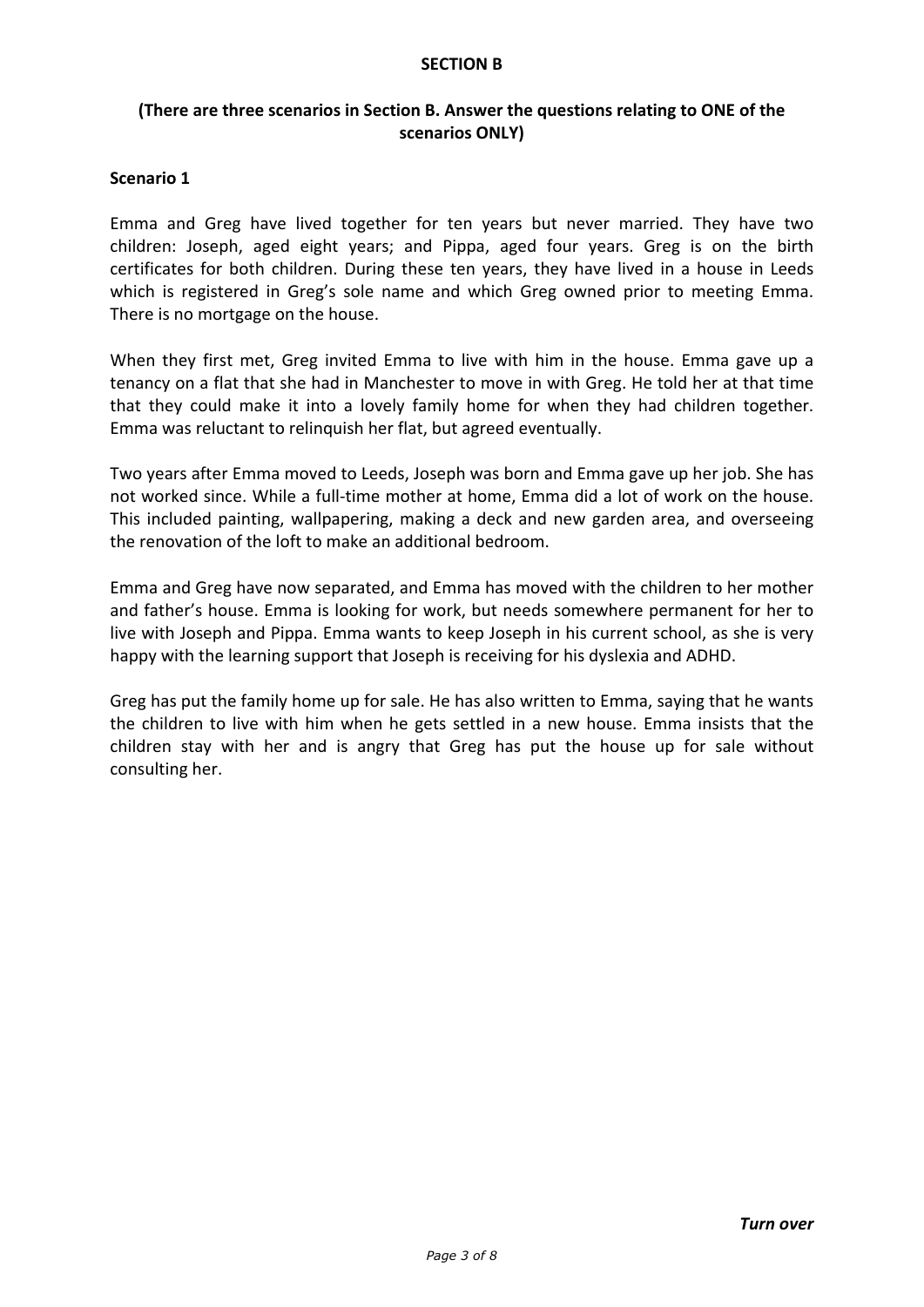1. Explain whether Emma can stop the sale of the house, and, if not, whether she is entitled to any of the proceeds of sale.

*(10 marks)*

2. (a) State the legal definition of 'parental responsibility'.

*(2 marks)*

(b) Explain whether Greg has parental responsibility for Joseph and Pippa.

*(2 marks) (Total: 4 marks)*

3. Identify the order that Emma should apply for with regard to Joseph and Pippa, and define the **four** principles that the court will follow in considering her application.

*(6 marks)*

4. Identify and apply **three** relevant factors from the welfare checklist that will support Emma's application with regard to Joseph and Pippa.

*(6 marks)*

Since separating from Greg, Emma has been seeing an old friend, Mark, and is considering moving to Mark's house to live with him.

5. Explain what advice you would give to Emma on finances and property, if she moves in with Mark.

*(4 marks)*

*(Total Marks for Scenario 1: 30 marks)*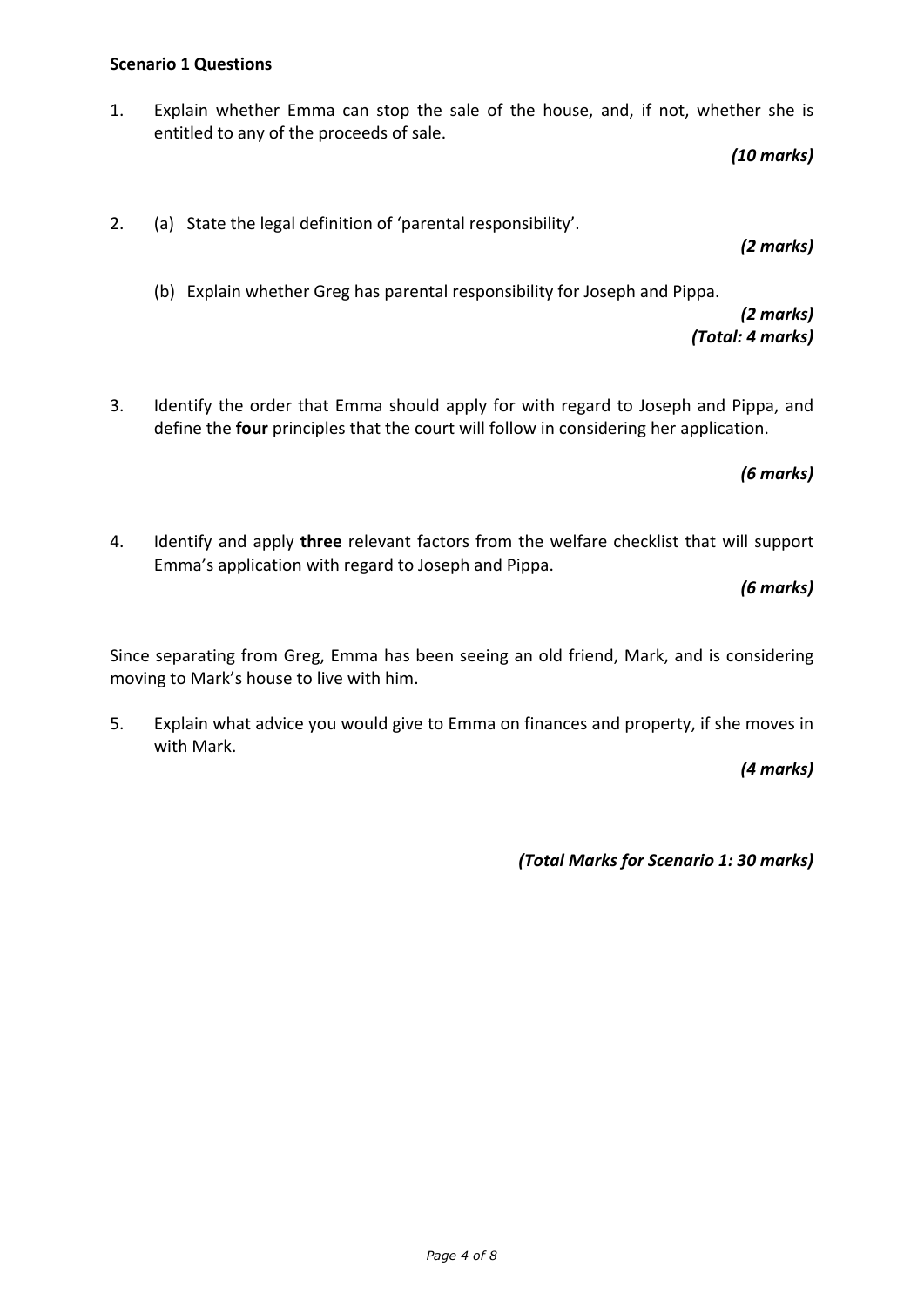# **Scenario 2**

Eric and David became civil partners in 2006, having lived together for five years before that. Eric is 60 years old and runs his own business; David is 55 years old and is a teacher.

Eric and David have been living together in London in a house which is in their joint names. The house is worth £800,000 and there is an outstanding mortgage of £100,000. Eric has a small private pension; David is employed in a secondary school and has a teacher's pension. Eric earns £30,000 per year from the business and David earns £40,000 per year. They have investments in joint names worth £450,000. Eric receives an income of £40,000 per year from a trust fund set up by his grandparents, and anticipates a large inheritance when his parents die. Eric had planned on selling the business when he retired and using the proceeds as a pension for both himself and David.

Eric and David's relationship has now ended. Eighteen months ago, David discovered that Eric was having a relationship with another man. This did not come as a huge surprise to David, as Eric had started staying out late and socialising with his colleagues. Frequent arguments had taken place, with Eric threatening to leave David because he felt suffocated by their relationship. David has been very confused and hurt at Eric's behaviour. Eric has been staying at various friends' houses during this time, leaving David alone in the house.

David says that he still loves Eric and does not want to end their civil partnership. He has told Eric that he would like the two of them to have counselling, to see if they can save their civil partnership. Eric thinks that David is desperate to benefit from Eric's inheritance and that this is motivating David's desire to stay together.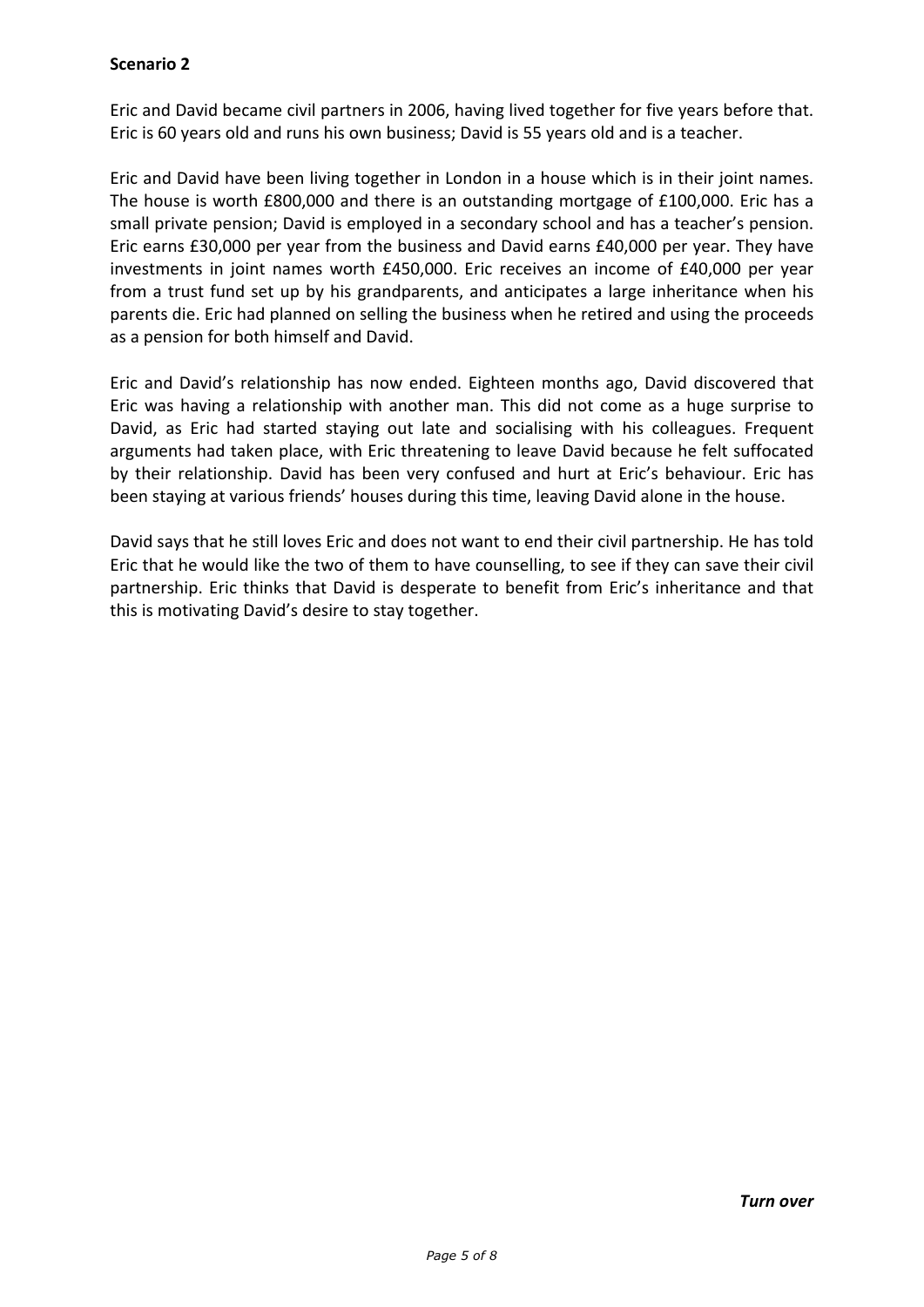#### **Scenario 2 Questions**

1. (a) Explain whether Eric can end his civil partnership to David and, if so, on what basis.

*(6 marks)*

(b) Explain what difference it will make if Eric waits until the Divorce, Dissolution and Separation Act 2020 is in force.

> *(2 marks) (Total: 8 marks)*

2. (a) State which court order is available to Eric, if he chooses not to pursue a dissolution of the civil partnership at this time but does not want to remain living with David.

## *(2 marks)*

(b) Identify **three** consequences for Eric and David that follow from making the above order.

> *(3 marks) (Total: 5 marks)*

3. (a) Identify **two** financial orders that David can apply for, if the civil partnership is ended, and explain why they are relevant to this case.

*(4 marks)*

(b) Explain whether a clean break order is appropriate in David and Eric's circumstances.

> *(2 marks) (Total: 6 marks)*

4. Identify and apply **three** relevant factors which the court will consider when making a financial order in David's favour.

*(7 marks)*

5. Explain the process of mediation that David will have to comply with if he applies for the above orders, and how it may work to his and Eric's advantage.

*(4 marks)*

*(Total Marks for Scenario 2: 30 marks)*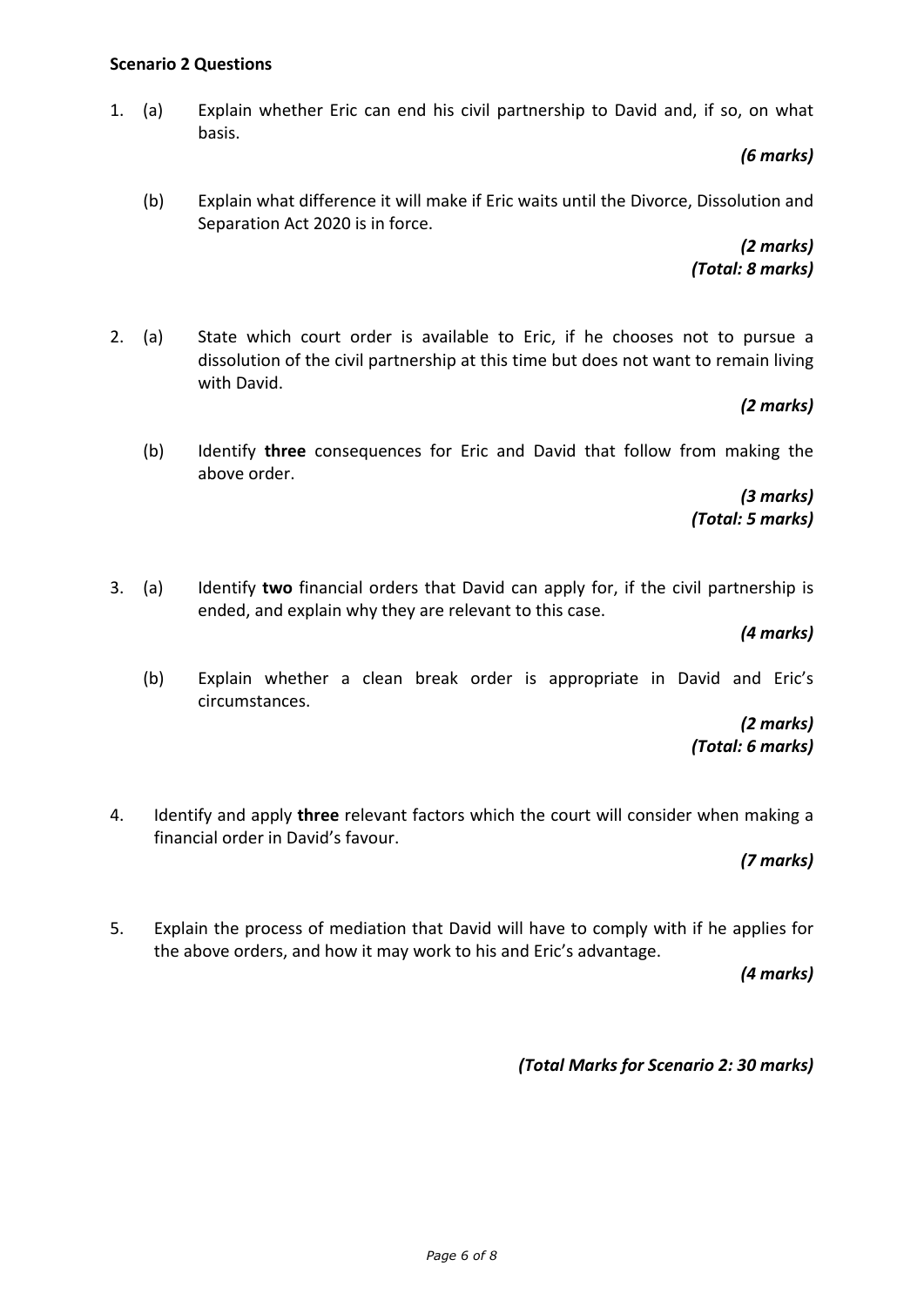## **Scenario 3**

Amira came to England as a single parent from Turkey three years ago. She has no family in England and would eventually like to return to Turkey to live closer to her family, as she has been desperately homesick.

After coming to England, Amira met Pete and they have lived together for two years. Amira has a five-year-old son, Hassan. They currently rent a house, but would like to buy a house together. Pete has a job, but Amira is unemployed. Amira attends English lessons at the college near their home.

Pete has suggested to Amira that they should think about getting married. Amira is not sure that she wants to marry Pete, but knows she has no income and nowhere else to live. Pete has put quite a lot of pressure on Amira and, on more than one occasion, has threatened to throw her out of the house if she does not agree to marry him.

Pete has become very attached to Hassan. He takes Hassan to play football every weekend, and many of the other parents think that Pete is Hassan's father. He also takes Hassan to school and picks him up when Amira is at her college class. Hassan never knew his birth father and has also become very attached to Pete.

Two weeks ago, Pete and Amira went through a marriage ceremony at a register office.